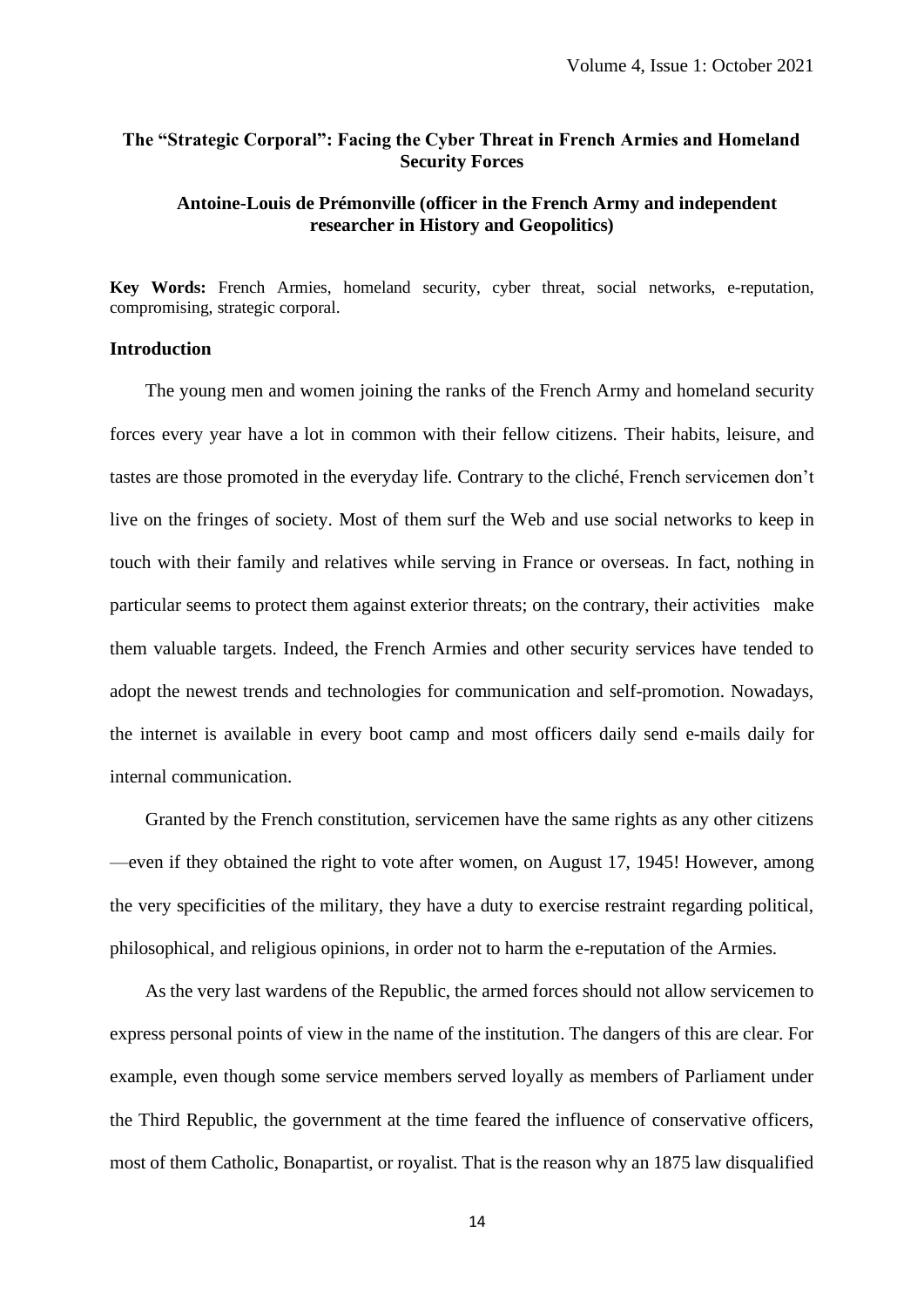### Journal of Intelligence and Cyber Security

them from standing as candidates for parliament election. Admittedly, Field Marshal de Mac Mahon openly endorsed plans for royalist restoration and General Boulanger had planned a military coup. Loyal but openly reluctant in his support for the republic, Field Marshal Lyautey was far too critical as a secretary of war. And, of course, we cannot forget Field Marshal Pétain and the Vichy regime.

Yet, today, expressing discord with the official line seems inconceivable. Recall that the army's nickname is the "Big Mute" (*la Grande Muette*)! Even if servicemen can be elected to Parliament, they must leave office for the duration of their term.<sup>1</sup> Along with the preservation of the reputation of the armed forces, the discretion of servicemen on social networks is thus a professional imperative.

In order not to compromise both the confidentiality of operations and their own security in a context of frequent terrorist attacks against representative of the state, servicemen must obviously keep some secrecy regarding their own engagement. It is not only an elementary professional skill; it is a primary need, for the consequences are often serious. Here, I will talk examine how servicemen's lack of discretion on social networks could harm the entire security organization. (1) First, I will discuss the e-reputational damage. (2) Then, I will focus on the risk of compromising missions, which is a threat that sometimes leads to (3) tragic and deadly endings.

## **Reputational Harm**

In a famous article published in 1999, U.S.M.C. general Charles C. Krulak insisted on the role of "strategic corporals" in modern wars, that is to say, in asymmetric conflicts mixing peacekeeping and humanitarian aid in an over-mediatised atmosphere. His aim was to demonstrate that a low-rank private could seriously compromise the mission—and the

<sup>&</sup>lt;sup>1</sup> "Laetitia Saint-Paul, seule militaire élue députée, fait son entrée à l'Assemblée," *Europe 1*, June 24, 2017, https://www.europe1.fr/politique/laetitia-saint-paul-seule-militaire-elue-deputee-fait-son-entree-a-lassembleenationale-3370739.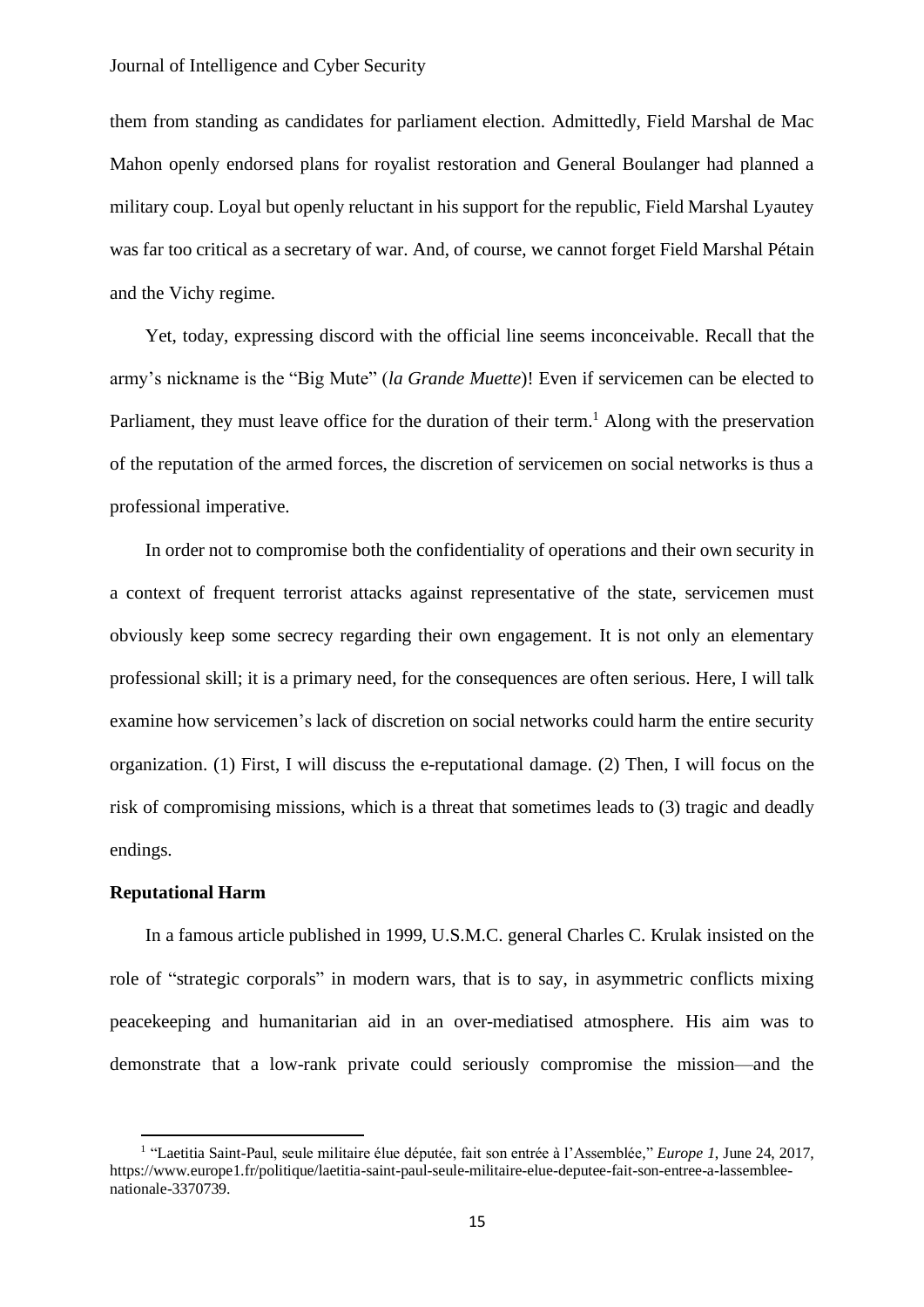campaign as a whole—if a wrong decision with negative consequences were to be mediatised. 2 Subsequently, French retired colonel and academic Michel Goya tried to propose a mathematical formula for Krulak's concept. Namely, he wrote, "We could formulate an equation of the strategic corporal with the following elements:

- F representing the initial folly
- R representing the portrayal of the folly
- S representing its spreading in the media
- C representing the unfavourable context.

Note that C resonates with F. Indeed, an unfavourable context leads to folly, either deliberately because of provocative actions or simply due to an atmosphere of distrust."<sup>3</sup>

In April 2004, human rights violations committed by US Army and CIA personnel against detainees in the Abu Ghraib prison in Iraq came to public attention. The scandal tarnished the reputation of the US Army, whose mission was supposed to promote democracy and human rights. Condemned both within the United States and abroad, the affair is a textbook case of the strategic corporal's negative effect in cases of misconduct. Indeed, the infamous photos have remained visible on the Web, years after the prosecution and condemnation of black sheep servicemen.

Devastating for the reputation of the armed forces, dubious video with dead or submissive persons rapidly go viral because of the easy sharing on websites like YouTube. Similarly harmful, explicit references to renegade political regimes made by individuals wearing a uniform generally force top officials to condemn them. Haunted by its painful history and extremely vigilant when it comes to ethical issues, the Bundeswher was shaken by a

<sup>2</sup> Charles C. Krulak, "The Strategic Corporal: Leadership in the Three Block War," *Marines Magazine*, January 1999.

<sup>3</sup> Michel Goya, "Le caporal stratégique ou peut-on confiner la connerie?" *La Voie de l'épée*, June 1, 2020, https://lavoiedelepee.blogspot.com/2020/06/le-caporal-strategique-ou-peut-on.html.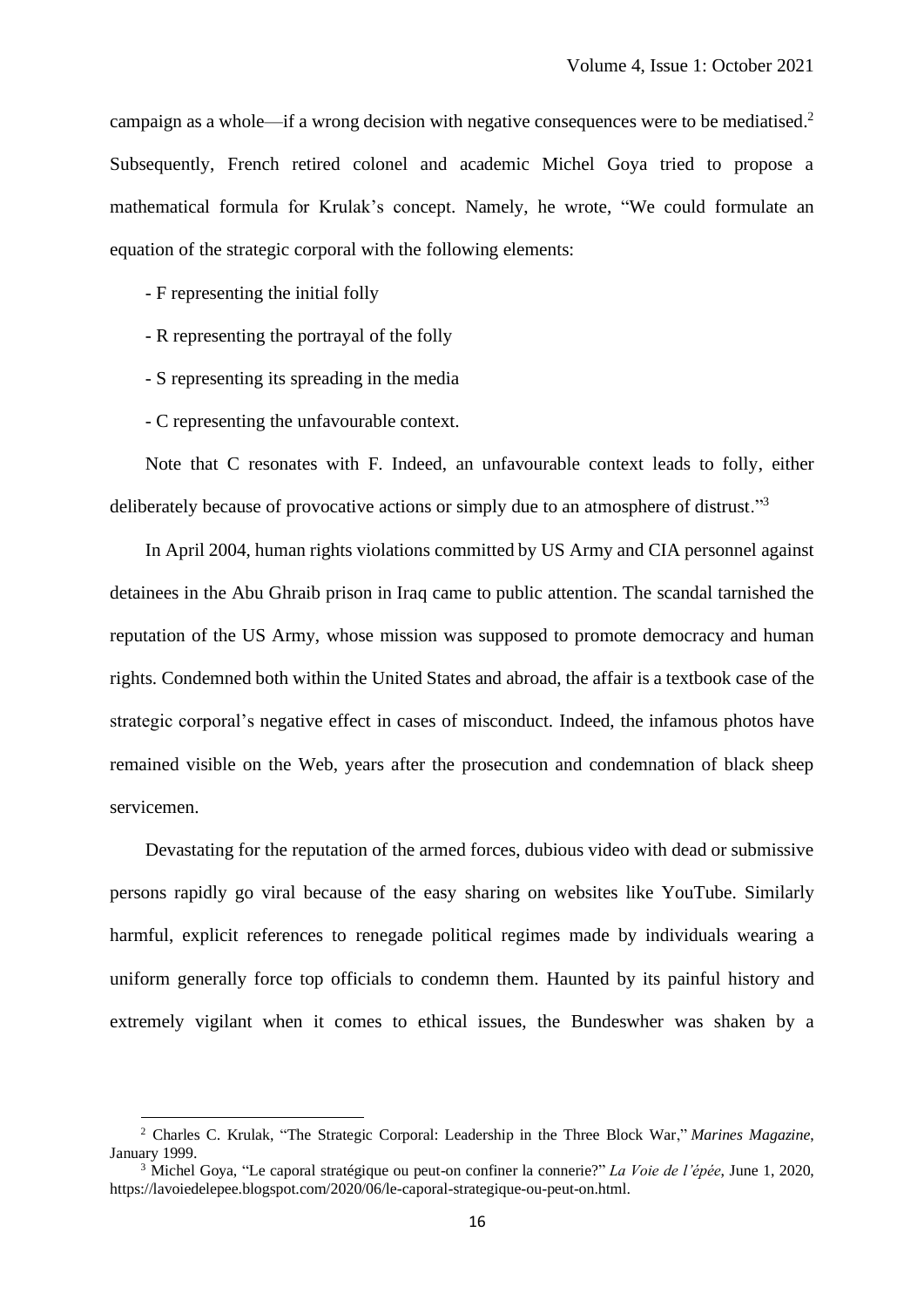## Journal of Intelligence and Cyber Security

"desecration of skulls" scandal in 2006. 4 In the same vein, German, Australian, or French armies—among others—have been confronted with leaked photos and videos showing servicemen praising the Third Reich.<sup>5</sup> However, praising horrors is not the only way for servicemen to tarnish the reputation of the institution they serve in. Numerous apparently "benign" cases underline how powerful and hurtful speeches and opinions by personnel may undermine the armed forces' image. For example, both the *gilets jaunes* ("yellow jackets") and the anti-gay marriage movements have been praised by an unknown number of members of the French Ministry of Defense. As individuals, they benefit from the liberty to demonstrate, provided they are dressed in civilian clothing. However, any incident or violence they are involved in during a demonstration is generally mentioned in the media, as is their membership in a public institution. Obviously, this does not mean that there are plenty of servicemen who belong to militant groups attacking the police and causing extensive damage. At the same time, during arrests of rioters and looters, some suspicious passers-by have been known to work for Defense. Even though they could be found innocent—black sheep do exist, let's not deny it the career consequences are hardly ever neutral.<sup>6</sup>

There are other types of reputational risks besides servicemen holding objectionable opinions or taking part in violent riots. Between 2011 and 2016, the scandal over Louvois, the defective software dedicated to pay the wages of Army personnel, was directly responsible for massive unpaid wages, provoking delicate personal financial situations. In 2012 only, members

<sup>4</sup> Thomas Rid, "Les photos du caporal stratégique. Comment les nouveaux médias changent la guerre," IFRI, November 2006, https://www.ifri.org/en/publications/publications-ifri/articles-ifri/photos-caporal-strategiquemedias-changent-guerre.

<sup>5</sup> "New Photos Link Elite German Soldiers to Nazi Emblem," *Deutsche Welle*, November 2, 2006, https://www.dw.com/en/new-photos-link-elite-german-soldiers-to-nazi-emblem/a-2223277; Dan Oakes, "Australian Soldiers Flew Nazi Swastika Flag from Vehicle in Afghanistan; PM Says Diggers' Actions 'Absolutely Wrong,'" *ABC*, June 13, 2018, https://www.abc.net.au/news/2018-06-14/photo-shows-nazi-flagflown-over-australian-army-vehicle/9859618; "Trois militaires photographiés faisant le salut nazi," *Le Figaro*, April 2, 2008, https://www.lefigaro.fr/actualites/2008/04/02/01001-20080402ARTFIG00283-trois-militairesphotographies-faisant-le-salut-nazi.php.

<sup>6</sup> Jean-Dominique Merchet, "Une lettre du colonel Ruffier d'Epenoux," *L'Opinion*, June 18, 2013, https://www.lopinion.fr/blog/secret-defense/lettre-colonel-ruffier-d-epenoux-1164.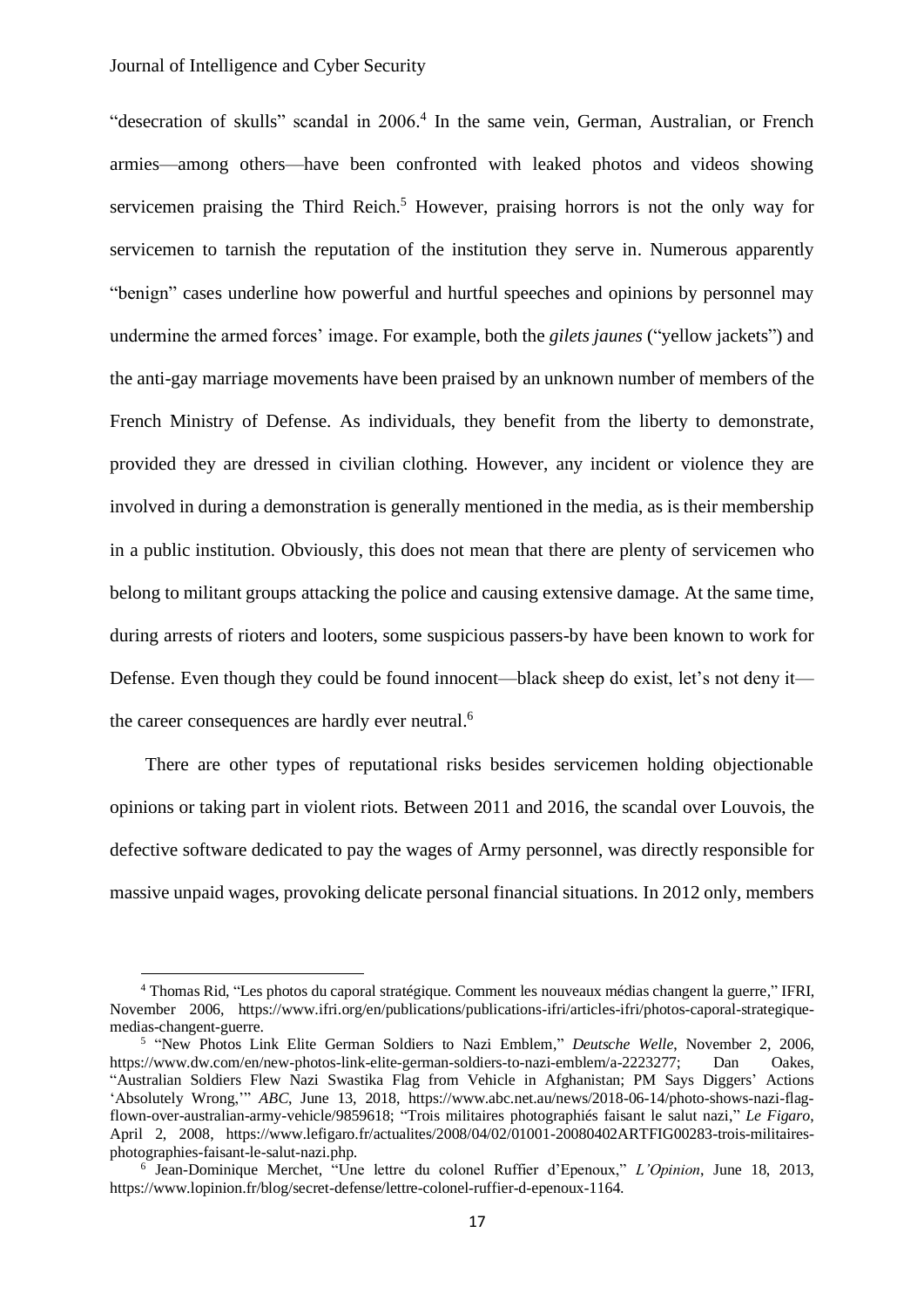of the army experienced an estimated 465 million Euros in unpaid wages. While the Ministry of Defense did recognize the situation as a failure and acknowledged its shameful consequences, committees of servicemen spouses and partners popped up on social networks to denounce the unbearable circumstances into which they were thrust. The breaking of a kind of omertà suddenly enabled the media to address the consequences for families and the amount of public funds wasted in this dramatic failure. <sup>7</sup> Due to the outrage people expressed over the scandal, the Army had no choice but to jettison Louvois and replace it with a new software. For our purposes, even though the burden of responsibility rested with the politicians who had decided to implement the defective software, the scandal damaged the Army's reputation. Considering the slow political response and the hidden pressures some servicemen experienced from their hierarchy to silence some spousal committees, many soldiers, NCOs, officers, and their relatives did interpret the situation as a form of disrespect.

#### **Compromising Missions**

In addition to the risk of tarnishing the reputation of the Armed Forces, misuses of social network sites are very likely to compromise mission safety. What are we talking about, precisely? In any operation, one of the key success factors is keeping the highest possible level of confidentiality. When the enemy knows the very moment, the place, or the composition of the detachment, he is then capable to respond appropriately, adapting his own modes of action to foil ours. Indeed, knowing the enemy is essential to anticipating his modes of action. That is the reason why all Armed Forces have an intelligence service dedicated to the understanding of the enemy. However, the Armed Forces are not the only actors that try to adopt the opposite point of view.

The military capabilities of the enemies the French army has been fighting since the 2000s are inferior by far to French standards. However, it would be a serious mistake to consider these

<sup>7</sup> Jacques Monin, "Louvois, le logiciel qui a mis l'armée à Terre," *France Inter*, January 27, 2018.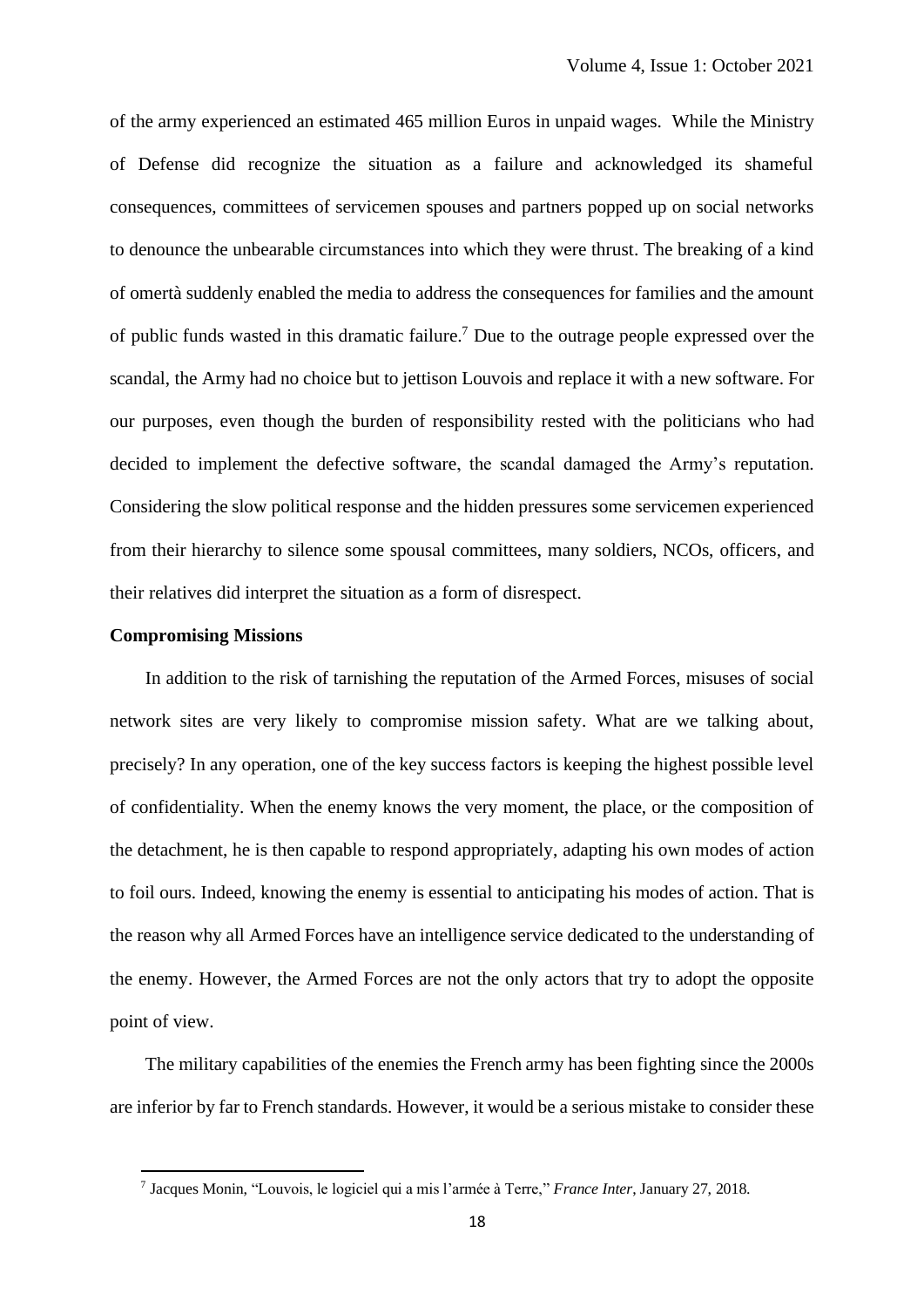## Journal of Intelligence and Cyber Security

terrorist armed groups as being unable to seek out information on our capabilities and modes of action. Certainly, their intelligence cells have limited means. Until we are shown proof to the contrary, the Islamic State or other Islamic armed groups in the Sahel lack high-tech intel capabilities such as satellites, electronic warfare, air support, or Special Forces operators. On the other hand, it would be risky to assume they are unimaginative. They have discernible capabilities of diverting certain technologies from their primary purpose or adapting obsolete military equipment to meet new needs. Those so-called barefoot thugs dressed in rags and driving rusty pickup trucks know how to design unpiloted armed aerial vehicles, send encrypted messages, and infiltrate government departments and agencies.

Considering their ability to inflict casualties and, what is more, to keep on fighting for years despite the limited means at their disposal and the tremendous losses experienced, we need to face that they have true professional skills. Moreover, maybe should we admit, too, that this enemy knows us better than we know him. Many terrorists were born and raised in Europe. Western pop culture influences anyone watching the television or listening to the radio anywhere in the world. That is the other side of soft power's double-edged sword. Hence, it would very be risky to underestimate the existing threat to the point where no safety precautions are taken. The ability to surf the Web and connect to social network sites is easily accessible worldwide. Moreover, accessing personal data nowadays is all the easier given that people share them with sometimes unknown third parties on the Web. Some people publicly share so many photos, videos, and posts on Facebook, Twitter, Instagram, YouTube, and so on, that one can easily establish a file on them. Unfortunately, some members of the armed forces (or any other public agency) misuse the online networks. Were an agent to forget that the Internet is not a forum for discussion about their missions but a means to stay in touch with relatives, he would compromise his mission. Such a situation is not hypothetical. One of the most famous cases happened in 2010, within the Israeli army. Specifically, an Israeli private published a post on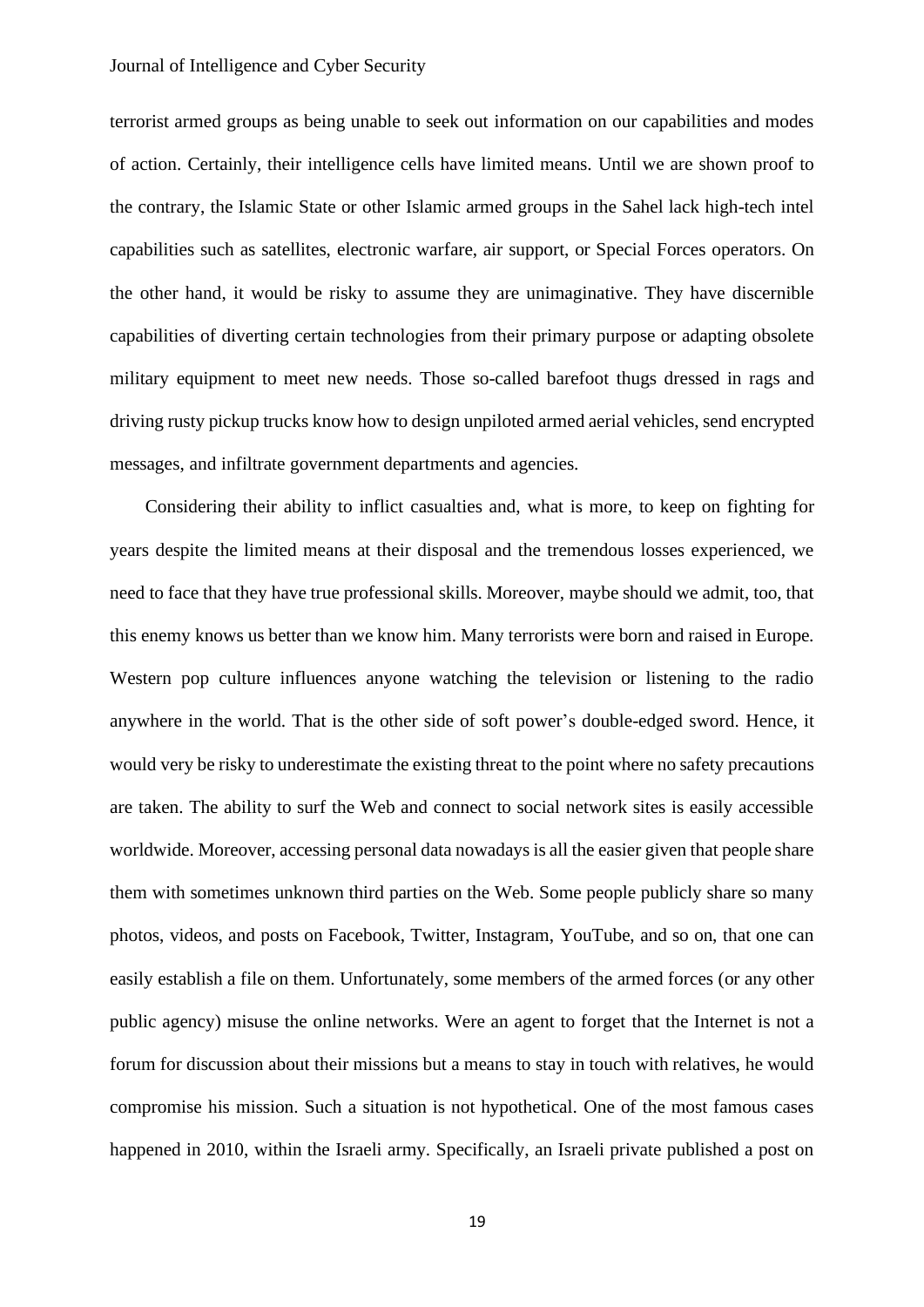Facebook revealing details of an upcoming mission in the West Bank: "On Wednesday we are cleaning out the village of Katana (nr Ramallah) – today [an] arrest operation, tomorrow an arrest operation and then please god, home by Thursday." Other servicemen reported the post to the unit's commanding officer, who decided to cancel the mission for fear that operational security had been breached. In 2008 another Israeli soldier was jailed for uploading sensitive information onto Facebook. <sup>8</sup> Considering the number of social networks users in the French armed forces, such a possibility could arise there, too. A 2014 survey pointed out that three out of four army service members, most of them noncommissioned, were active social networks users. Only 11 percent had given up their online profiles [upon joining the army], whereas 15 percent (one out of three being officers) had never had any.<sup>9</sup> Hence, in 2012 the French Ministry of Defense released a *Guide to the Correct Use of Social Networks*. Meanwhile, cyber security experts regularly give conferences in boot camps and military academies to warn the personnel about the dangers posed by social networks to operations abroad and in the homeland.

More recently, new threats from social networks have arisen in the cyber battlefield. Deception is a well-known mode of operation aimed at influencing the enemy's manoeuvres. Now, it is being conducted on the Web. For example, some opponents of the French army in the Sahel spread obvious fake news to foster a popular anti-French movement. According to these fake news items, so-called friendly fires incidents by Barkhane operators would frequently involve its African allies. Others pretend that the French support armed terrorist groups. Clearly unfair and partisan, these lies are massively shared, "liked," and commented upon. $10$ 

<sup>8</sup> Simon McGregor-Wood, "Facebook Details Force Israeli Military to Cancel Operation," *ABC News*, March 4, 2010, [https://abcnews.go.com/International/facebook-details-force-israeli-military-cancel](https://abcnews.go.com/International/facebook-details-force-israeli-military-cancel-operation/story?id=10006343)[operation/story?id=10006343.](https://abcnews.go.com/International/facebook-details-force-israeli-military-cancel-operation/story?id=10006343)

<sup>9</sup> Michel Sage, " Les militaires dans l'espace public numérique," in *Guerre, armées et communication*, ed. Eric Letouturier (Paris: CNRS éditions, 2019), 124.

<sup>&</sup>lt;sup>10</sup> Laurent Lagneau, "Sahel: Sur les réseaux sociaux, la force Barkhane est visée par une campagne de fausses informations," *Opex360*, December 5, 2019, http://www.opex360.com/2019/12/05/sahel-sur-les-reseaux-sociauxla-force-barkhane-est-visee-par-une-campagne-de-fausses-informations/.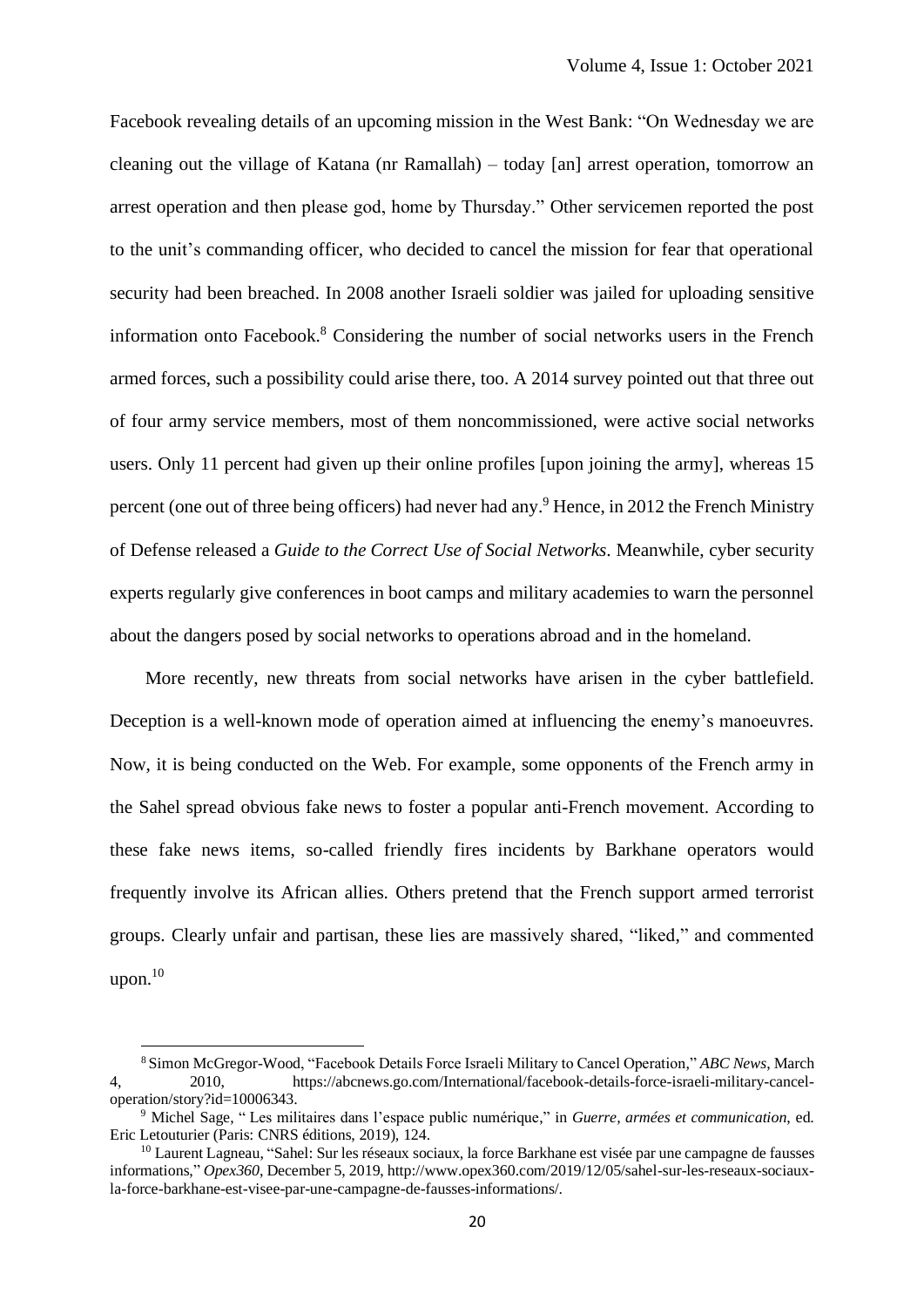Rumours about so-called organized fanatics serving undercover in the Armed Forces serve to spread suspicion within the units. Although some former members of the French armed forces have in fact joined the Islamic State to conduct holy war (jihad),<sup>11</sup> most Muslim soldiers are loyal to the French state. Indeed, a famous fake piece of news, which has been shared for years on several websites, deals with a so-called mutiny onboard the aircraft carrier *Foch* in 1999*.* According to this rumour, Muslim sailors, fed up with the bombing campaign against Kosovo (a now Muslim country) they were participating in, attempted to revolt. However, this never actually occurred.<sup>12</sup>

For all that, some potential Islamic terrorists and violent radicalized individuals have certainly been detected for years in the French armed forces and police. We must admit the enemy is competent in using new media tools and establishing communication strategies, capable of expressing himself ever more undisguised in the most efficient ways possible on the Web. Indeed, the design and production of some propaganda films and magazines do conform to Western standards. <sup>13</sup> Webzines like *Dabiq*, *Rumiyah*, *Inspire*, and *Dar al-Islam* were issued irregularly in 2014–2016 in several languages, including French. They provided starter packets to potential terrorists who could obtain technical and ideological material just by reading them. The defeat of the Islamic state as a territorial entity has not put an end to their sharing information or propaganda on the Web or the relevant digital support media.

#### **A Deadly Threat to French Security Forces**

The terrorist threat to the homeland has made military men anonymous in their own country. Nowadays, wearing the uniform has been banned outside the service. Names are erased

<sup>&</sup>lt;sup>11</sup> The Centre d'Analyse du Terrorisme has identified approximately thirty former French military who have either joined the theater of operations on the side of terrorist organizations, primarily in the Iraqi-Syrian zone, or have participated in terrorist operations in France. See Manon Chemel, "Les militaires français et le djihad," Centre d'Analyse du Terrorisme, December 2019, http://cat-int.org/wp-content/uploads/2019/12/CAT-Militaires-Diihad.pdf.

<sup>12</sup> Guillaume Daudin, "De fausses preuves d'une infiltration islamiste de la Marine nationale," *AFP Factuel*, October 18, 2019, https://factuel.afp.com/de-fausses-preuves-dune-infiltration-islamiste-de-la-marine-nationale.

<sup>13</sup> Alexis Marant, *Studio de la terreur*, Canal+, 2016.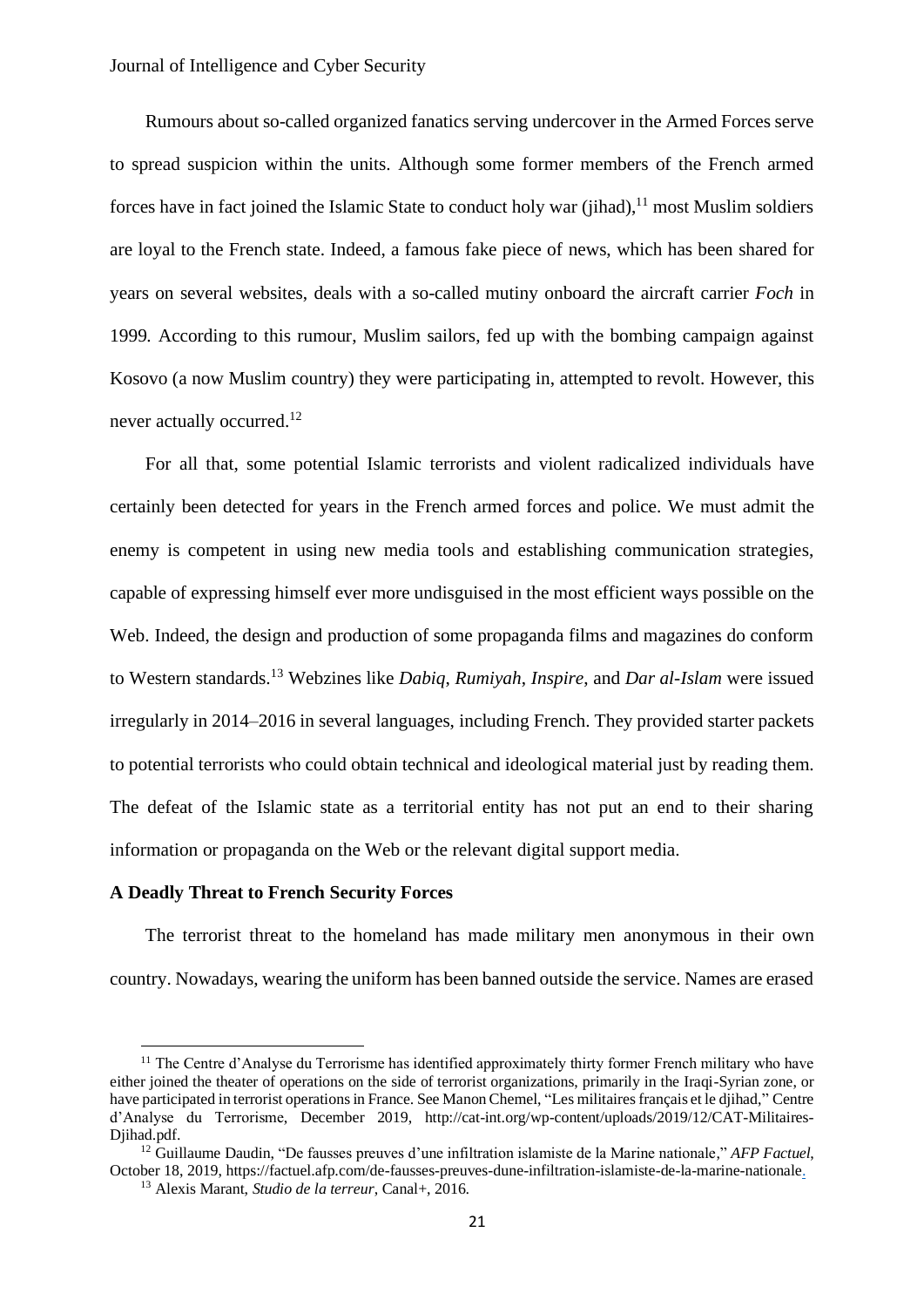and faces are blurred to prevent identification during media coverage. As a result, soldiers have vanished from everyday life and from peoples' mind. With the exception of the seven to ten thousand soldiers of operation Sentinelle who patrol the streets to ensure the security of sensitive areas—mostly religious sites—French people can no longer see soldiers dressed in battledress or uniform in a bakery or shopping in a supermarket. Some retired military officials and anonymous senior officers do denounce what they consider a retreat in front of the enemy. Such an argument is not without merit. However, we must admit that over the past decade, members of the armed forces and other security services have suffered heavily from terrorism. Let us just remind three famous cases in France illustrating how service men have been targeted in today's war against terrorism on home soil. In all three cases, cyber security played a key role.

#### *The Merah Case, 2012*

Mohammed Merah was a chronic offender well-known to the French homeland security services. A radicalized Muslim, he had traveled several times to Pakistan and Afghanistan to pass through traineeships in terrorist boot camps. Although he pretended—and was eventually believed—to be traveling to the region as a tourist, some homeland security analysts continued to monitor his activities. On March 11, 2012, he set out finally to criminally act out in pursuit of jihad, targeting servicemen. He was able to identify his first victim easily: the latter had posted an advertisement with a far too explicit description on a widely known e-commerce site. The serviceman, an airborne NCO named Imad Ibn Ziaten, wanted to sell his motorbike; in the ad, he explained that he had no choice but to get rid of it as he was frequently away from home. In conclusion, he wrote, "I am a serviceman." Merah feigned interest in the bike and arranged an appointment with Ibn Ziaten; upon meeting him, he denounced Ibn Ziaten as a traitor to Islam and killed him. Three days later, he attacked a group of servicemen who were passing by in a street at the gates of their military compound in Montauban. Two soldiers were killed and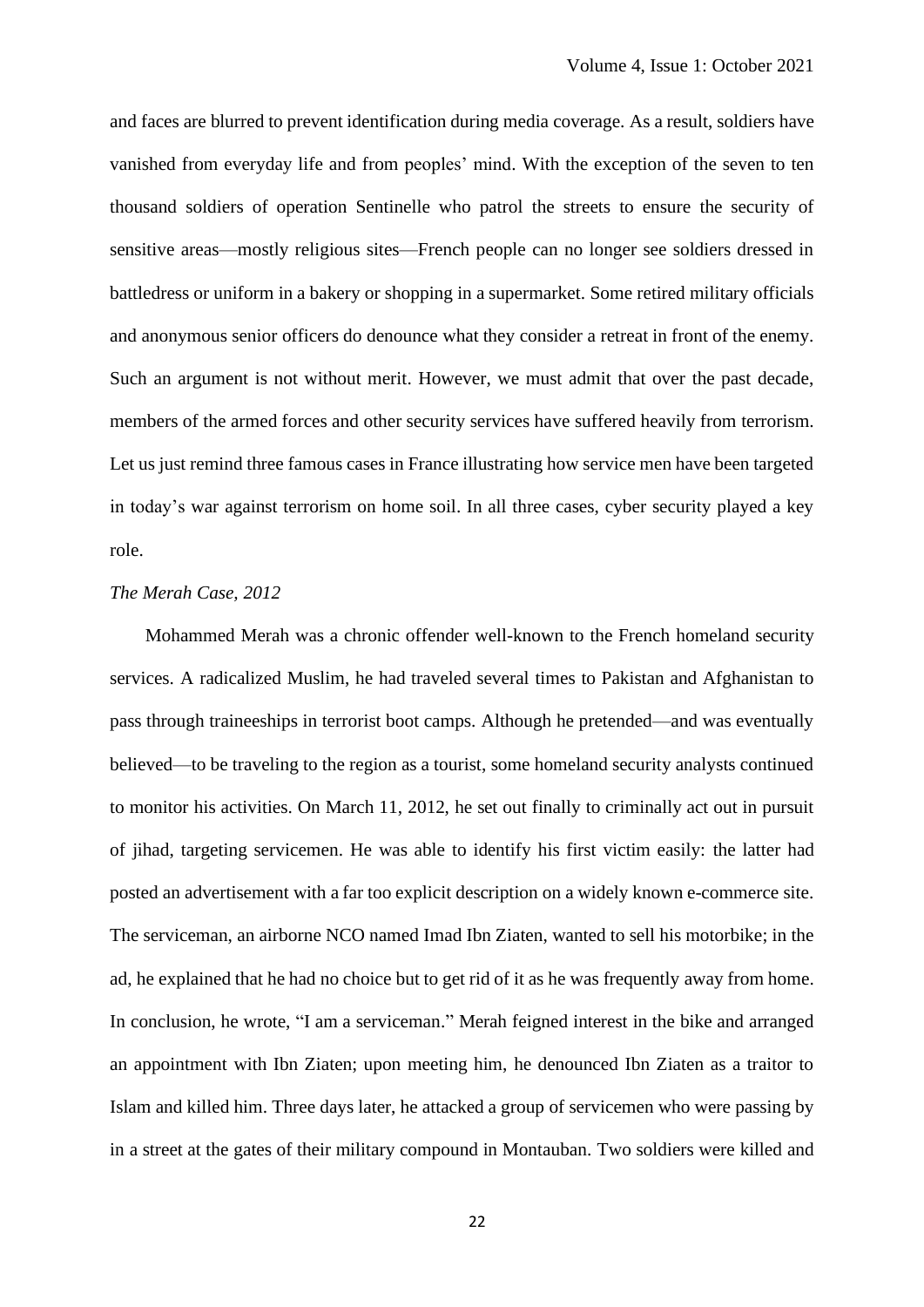another one was seriously injured. On March 19, 2012, he finally attacked a Jewish school, killing one adult and three children.

Identifying the perpetrator thanks to the Internet Protocol (IP) address he had used while connecting to the e-commerce site, the police launched a vast manhunt. Merah, who had dug himself in at home and resisted a thirty-two-hour siege, was finally killed in an assault. Five members of an elite police force were injured during the action. Afterward, several jihadist armed groups claimed responsibility for Merah's attacks. Even murkier, the unclear nature of the relationship between Merah and the intelligence services has generated controversies about so-called security gaps and unproven theories of collaboration.

# *The Slaughter of Magnanville*

The second case happened on June 13, 2016, when a twenty-five-year-old terrorist named Larossi Abballa slaughtered a police officer couple in their home in Magnanville. The couple's three-year-old son was spared thanks to the intervention of another radical Muslim, with whom Abballa was chatting on Facebook live. As he was filming the killings to claim his membership in the Islamic State, Aballa questioned himself about what to do with the kid. The terrorist, who had been convicted three years earlier of assisting a terrorist plot, was shot a few hours after the murders by an elite police squad.<sup>14</sup> The reason why he decided to kill those two persons remains unknown. However, it seems he did not choose the couple randomly. Analysis of his cell phone revealed he had surveilled the area several times. Moreover, in October 2017, while searching the home of a woman suspected of complicity in a terrorism case, the police seized a USB pen on which they found the names of 2,626 police officers. Also included was a list of the names, identification numbers, and units of all the senior members of a police union (dated to 2008). All these police officers served in the homeland security services. As to how this information

<sup>14</sup> "Ce que l'on sait de Larossi Abballa, le meurtrier d'un couple de policiers dans les Yvelines," *France Info*, 14, 2016, https://www.francetvinfo.fr/faits-divers/terrorisme/ce-que-l-on-sait-de-larossi-abballa-lemeurtrier-d-un-couple-de-policiers-a-magnanville\_1499095.html.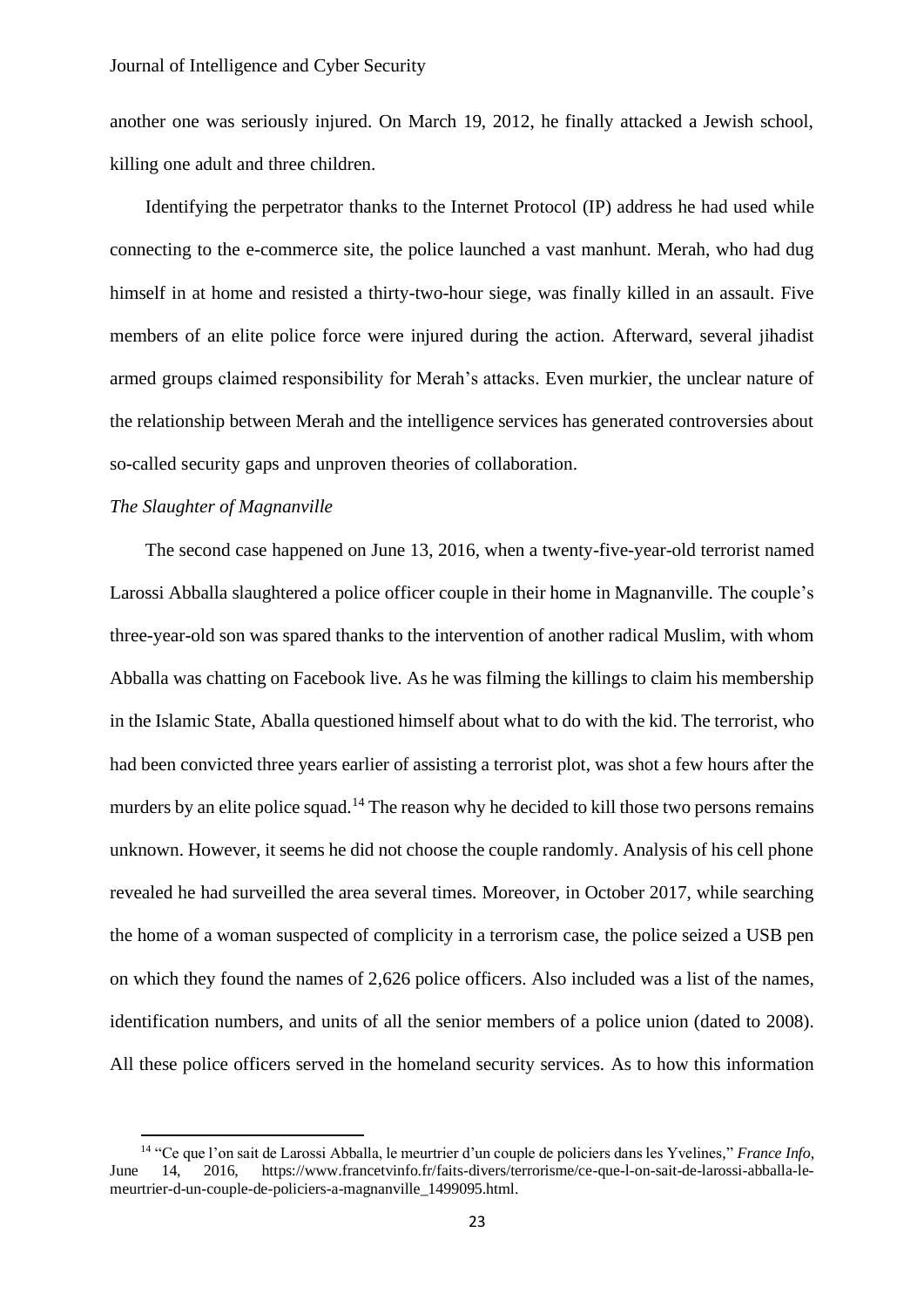had leaked—the sensitive data had been shared with all the agents mentioned in the list and with the union itself, making the breach of information all the easier.<sup>15</sup> Indeed, the suspect had been housed by a close friend's mother who was an NCO police officer and union representative who had converted to Islam. The police interrogated her regarding the Magnanville slaughter, as she did know people about to participate in jihad.<sup>16</sup> However, due to a lack of evidence, no charge could be laid against her.

#### *Harpon Case, 2019*

On October 3, 2019, Mickaël Harpon, a civil servant working at the Intelligence Bureau of the Paris Prefecture, assassinated three policemen and an administrative agent in the courtyard of this institution, whose purpose includes preventing terrorism. There was no doubt in classifying the killing as a terrorist attack, since its perpetrator's aim was to "« kill unbelievers."<sup>17</sup> For the very first time, France faced a "blue on blue" terrorist attack, a friendly fire attack carried out on purpose by a member of the force.<sup>18</sup>

In the Harpon case, the most serious thing is that he had access to classified data, as he was a technician responsible for the maintenance of computers. In spite of his evident radicalization, the terrorist could consult lots of personal data concerning Prefecture employees. Confidential data as well as jihadist propaganda were found on his USB pen. While subsequent investigations could not confirm there were leaks of confidential data, this was due only to an

<sup>&</sup>lt;sup>15</sup> "EXCLUSIF. L'identité de 2 626 policiers de la DCRI aux mains d'une radicalisée," *Le Point*, April 10, 2018, https://lepoint.fr/societe/exclusif-les-noms-de-2-626-agents-du-renseignement-aux-mains-d-uneradicalisee-10-04-2018-2018-2209549\_23.php.

<sup>&</sup>lt;sup>16</sup> "Une clé USB avec les noms de plus de 2000 fonctionnaires de police retrouvée chez une jeune femme radicalisée," *France Info*, April 4, 2018, https://www.francetvinfo.fr/faits-divers/terrorisme/policiers-tues-amagnanville/une-cle-usb-avec-les-noms-de-plus-de-2000-fonctionnaires-de-police-retrouvee-chez-une-jeunefemme-radicalisee\_2699414.html.

<sup>&</sup>lt;sup>17</sup> Simon Piel, "Attaque à la Préfecture de police: Une recherche Internet faite par Mickaël Harpon accrédite<br>
<sup>17</sup> Nypothèse terroriste, "<br> *Le Monde*, February 26, 2020, l'hypothèse terroriste," *Le Monde*, February 26, 2020, https://www.lemonde.fr/societe/article/2020/02/26/attaque-a-la-prefecture-de-police-une-recherche-internetfaite-par-mickael-harpon-accredite-l-hypothese-terroriste\_6030930\_3224.html.

<sup>&</sup>lt;sup>18</sup> In 2012, the French army experienced a "green on blue" attack caused by an allied Afghan soldier, who killed unarmed soldiers practicing sport at Guan FOB, Afghanistan.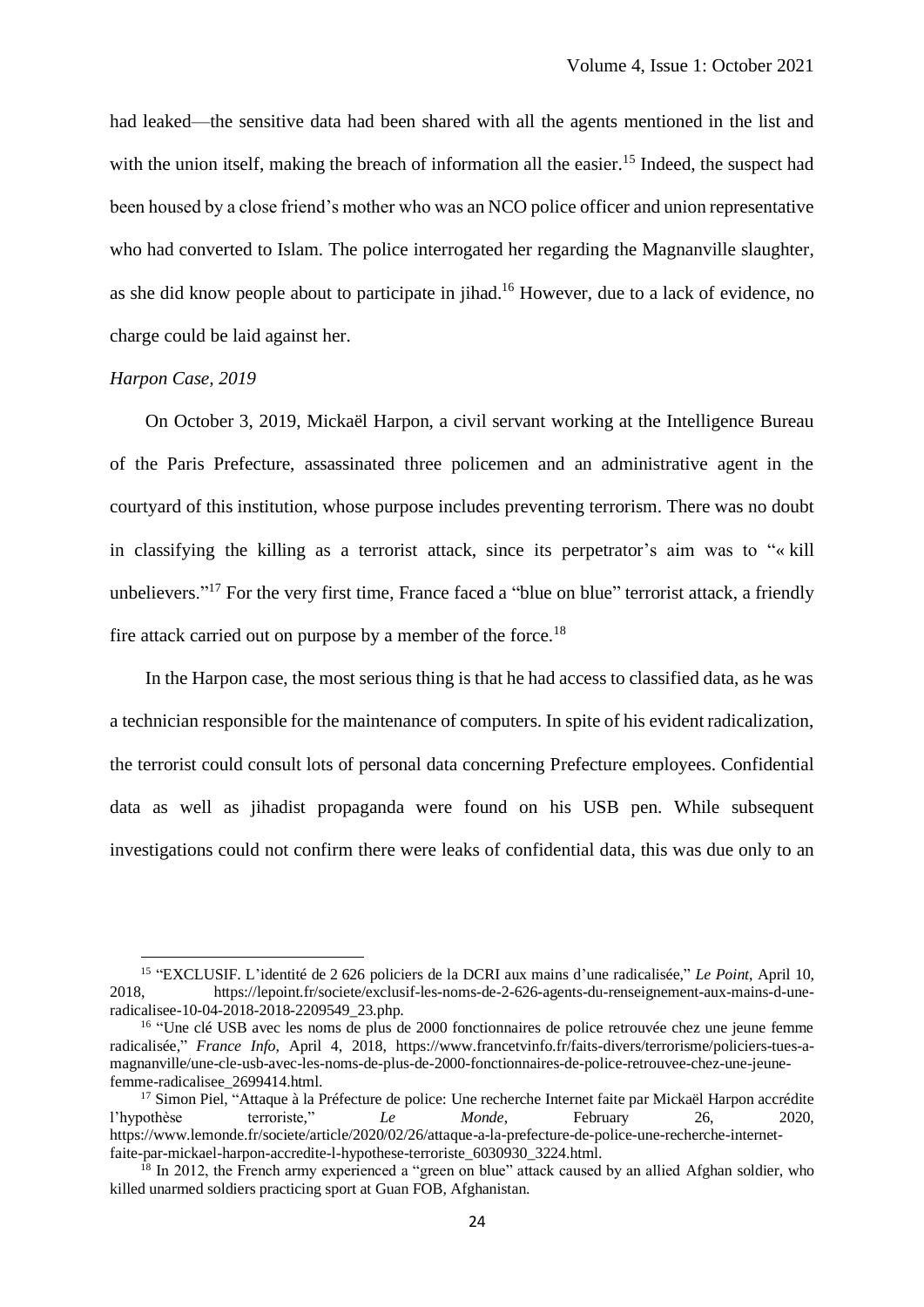absence of direct evidence.<sup>19</sup> In the aftermath of the killings, intelligence experts have publicly expressed concerns about how a well-known radical Muslim, who attended extremist mosques, could had been granted such a level of security clearance.<sup>20</sup> A special commission of inquiry has proposed thirty-five measures to prevent such a risk in the future.<sup>21</sup>

#### **Conclusion**

A misunderstanding of the cyber threat causes the human failures at the root of most security breaches in the armed forces and other security services (injury of reputation, compromising, attacks on members' lives). The recent cases underscore that one need not be a senior hacker or employ high-tech to cause losses. Increasing controls may produce no results if no one observes the procedures. However, a powerful and long-term awareness raising campaign aimed at informing servicemen on the cyber threat is starting to yield encouraging results, as a change in mentality can be observed. Indeed, cyber security has become quite inevitable in the everyday life of servicemen.

To face these new threats, France has taken various measures. First, its intelligence services have had to adapt to the e-revolution. Within the intel world, new departments and cells dedicated to very specific know-how have been set up. Along with the external intelligence service (DGSE) and the Military Intelligence Service (DRM), the Department for Intelligence and Defense Security (DRSD) seeks specifically to protect all MoD servicemen and cells. Dedicated to counterintelligence, its aim is to identify opponents' intentions and to neutralize any internal and external threats which may lead to hostile acts from organizations, groups, or individuals. DRSD agents investigate and protect. They identify weaknesses and contribute to

<sup>19</sup> "Attaque à la préfecture de police: Pas de trace de fuite de données, la clé USB toujours analysée," *Europe 1*, October 9, 2019, https://www.europe1.fr/societe/attaque-a-la-prefecture-de-police-pas-de-fuites-de-donnees-lacle-usb-toujours-analysee-3924453.

<sup>20</sup> Jean Chichizola, "Affaire Harpon: La commission dénonce 'une faille majeure,'" *Le Figaro*, May 3, 2020, https://www.lefigaro.fr/actualite-france/affaire-harpon-la-commission-denonce-une-faille-majeure-20200305.

<sup>21</sup> "Attaque de la PP: La commission d'enquête fait 35 propositions pour répondre aux 'failles,'" *L'Express*, October 6, 2020, https://www.lexpress.fr/actualite/societe/attaque-de-la-pp-la-commission-d-enquete-fait-35 propositions-pour-repondre-aux-failles\_2127862.html.